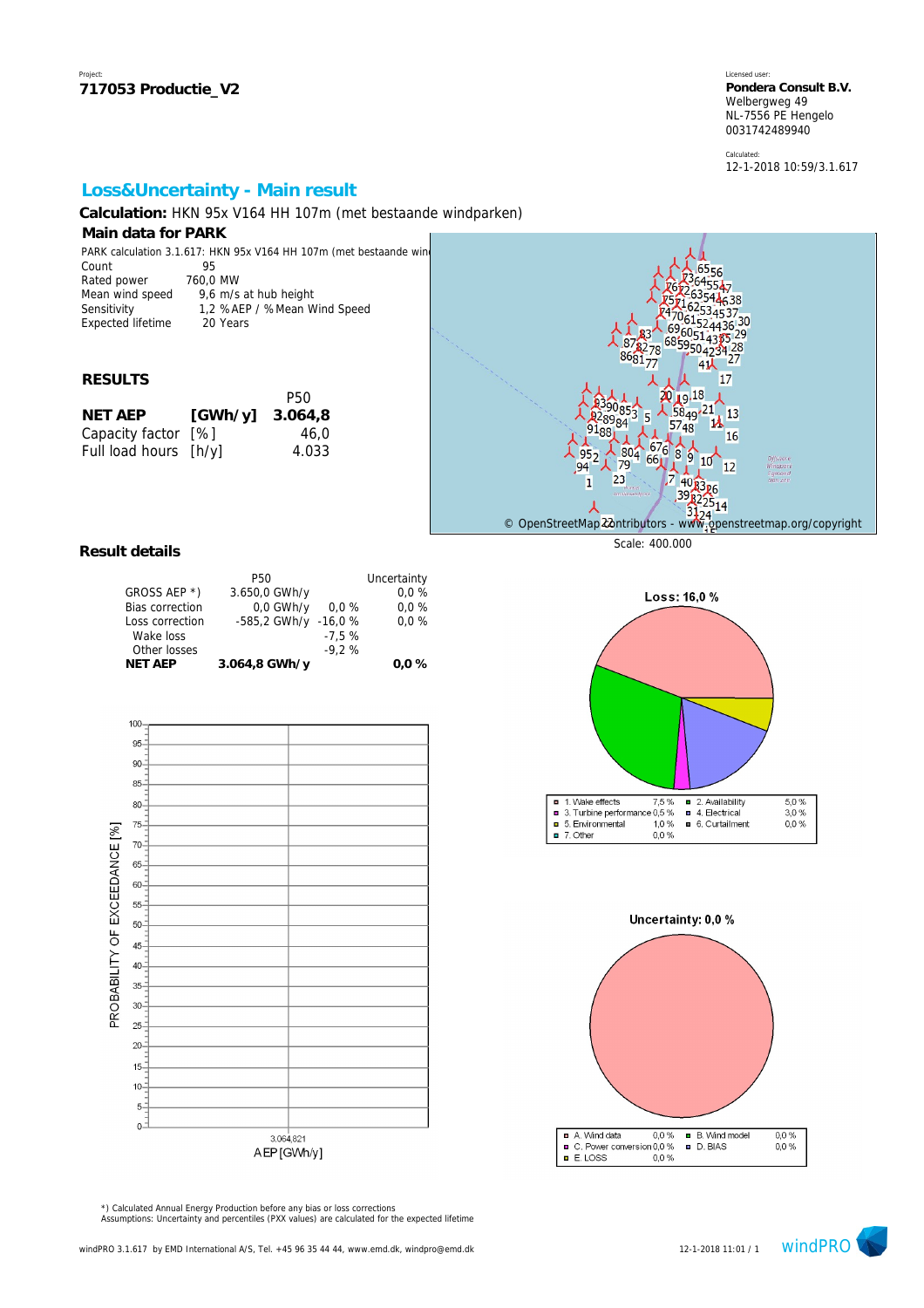Calculated: 12-1-2018 10:59/3.1.617

## **Loss&Uncertainty - Assumptions and results**

**Calculation:** HKN 95x V164 HH 107m (met bestaande windparken) **ASSUMPTIONS**

| LOSS                                                   |              |                            |                 |                                |          |
|--------------------------------------------------------|--------------|----------------------------|-----------------|--------------------------------|----------|
|                                                        | Method $*$ ) | Loss<br>$\lceil \% \rceil$ | Loss<br>[GWh/y] | Std dev <sup>**</sup> )<br>[%] | Comment  |
| 1. Wake effects                                        |              |                            |                 |                                |          |
| Wake effects, all WTGs                                 | Calculation  | 7,5                        | 273,7           | 0,0                            |          |
| 2. Availability                                        | Estimate     |                            |                 |                                |          |
| Turbine availability<br>3. Turbine performance         |              | 5,0                        | 182,5           | 0,0                            |          |
| High wind hysteresis                                   | Estimate     | 0,5                        | 18,2            | 0,0                            |          |
| 4. Electrical                                          |              |                            |                 |                                |          |
| <b>Electrical losses</b>                               | Estimate     | 3,0                        | 109,5           | 0,0                            |          |
| 5. Environmental                                       |              |                            |                 |                                |          |
| Performance degradation not due to icing               | Estimate     | 0,5                        | 18,2            | 0,0                            |          |
| Performance degradation due to icing<br>6. Curtailment | Estimate     | 0,5                        | 18,2            | 0,0                            | No input |
| 7. Other                                               |              |                            |                 |                                | No input |
| LOSS, total                                            |              | 16,0                       | 585,2           | 0,0                            |          |
|                                                        |              |                            |                 |                                |          |
| <b>UNCERTAINTY</b>                                     |              |                            |                 |                                |          |
|                                                        | Method $*$ ) | Std dev,                   | Std dev,        |                                | Comment  |
|                                                        |              | wind speed                 | AEP             |                                |          |
|                                                        |              | [%]                        | [%]             |                                |          |
| A. Wind data                                           |              |                            |                 |                                |          |
| Wind measurement/Wind data                             |              |                            |                 |                                |          |
| Long term correction<br>Year-to-year variability       |              |                            |                 |                                |          |
| Future climate                                         |              |                            |                 |                                |          |
| Other wind related                                     |              |                            |                 |                                |          |
| B. Wind model                                          |              |                            |                 |                                |          |
| Vertical extrapolation                                 |              |                            |                 |                                |          |
| Horizontal extrapolation                               |              |                            |                 |                                |          |
| Other wind model related                               |              |                            |                 |                                |          |
| C. Power conversion<br>Power curve uncertainty         |              |                            |                 |                                |          |
| Metering uncertainty                                   |              |                            |                 |                                |          |
| Other AEP related uncertainties                        |              |                            |                 |                                |          |
| D. BIAS, total uncertainty                             |              |                            | 0,0             |                                |          |
| E. LOSS, total uncertainty                             |              |                            | 0,0             |                                |          |
| UNCERTAINTY, total (1y average)                        |              |                            | 0,0             |                                |          |
| UNCERTAINTY, total (20y average)                       |              |                            | 0,0             |                                |          |
| VARIABILITY                                            |              |                            |                 |                                |          |
| Years Variability<br>Total                             |              |                            |                 |                                |          |
| (std dev)<br>std dev                                   |              |                            |                 |                                |          |
| [%]<br>[%]<br>1<br>0,00<br>0,0                         |              |                            |                 |                                |          |
|                                                        |              |                            |                 |                                |          |

#### **RESULTS**

5 0,00 0,0 10 0,00 0,0  $0.00$ 

| AEP versus exceedance level / time horizon |  |     |               |                                               |     |  |  |
|--------------------------------------------|--|-----|---------------|-----------------------------------------------|-----|--|--|
| <b>PXX</b>                                 |  | 1 y | $5 \text{ V}$ | 10v                                           | 20y |  |  |
|                                            |  |     |               | $[%]$ $[MWh/y]$ $[MWh/y]$ $[MWh/y]$ $[MWh/y]$ |     |  |  |
|                                            |  |     |               | 50 3.064.821 3.064.821 3.064.821 3.064.821    |     |  |  |
|                                            |  |     |               | 75 3.064.821 3.064.821 3.064.821 3.064.821    |     |  |  |
|                                            |  |     |               | 84 3.064.821 3.064.821 3.064.821 3.064.821    |     |  |  |
|                                            |  |     |               | 90 3.064.821 3.064.821 3.064.821 3.064.821    |     |  |  |
|                                            |  |     |               | 95 3.064.821 3.064.821 3.064.821 3.064.821    |     |  |  |
|                                            |  |     |               |                                               |     |  |  |

\*) Calculation means that a calculation method available in the windPRO software is used. This still typically involve a user judgement and user data where the quality of those decides the accuracy. If and the wall and the

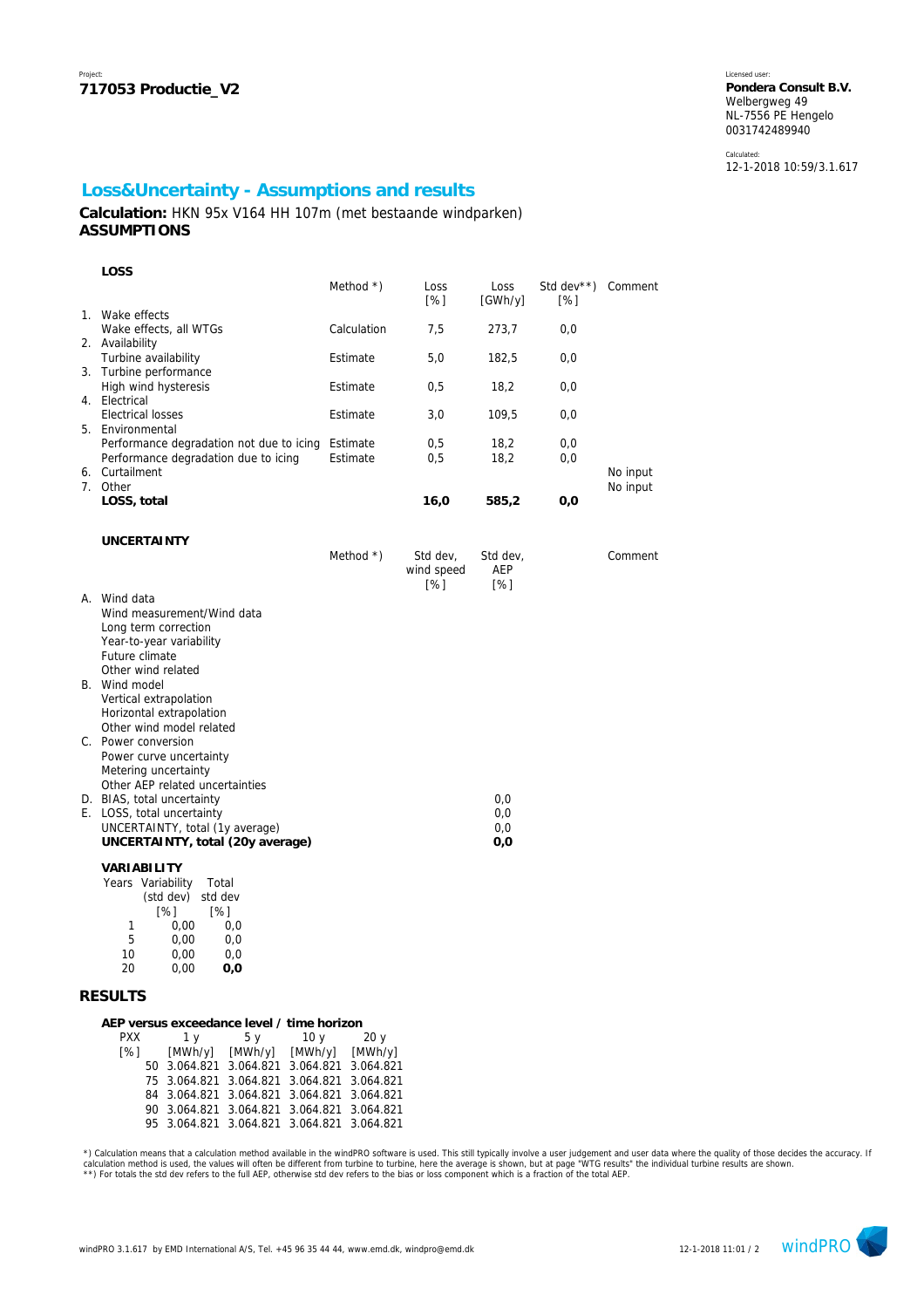Calculated: 12-1-2018 10:59/3.1.617

## **Loss&Uncertainty - WTG results**

**Calculation:** HKN 95x V164 HH 107m (met bestaande windparken)

### **Main data for PARK**

PARK calculation 3.1.617: HKN 95x V164 HH 107m (met bestaande windparken) 

| Count                    | Чh         |
|--------------------------|------------|
| Rated power              | 760,0 MW   |
| Mean wind speed          | 9,6 m/s at |
| Sensitivity              | 1.2 %AEP   |
| <b>Expected lifetime</b> | 20 Years   |

60,0 MW 9,6 m/s at hub height

1,2 %AEP / %Mean Wind Speed



Scale: 400.000

### **Expected AEP per WTG including bias, loss and uncertainty evaluation**

|                |                                                                         |                    |      |      | 20 years averaging |          |
|----------------|-------------------------------------------------------------------------|--------------------|------|------|--------------------|----------|
|                | Description                                                             | Calculated GROSS*) | Bias | Loss | Unc.               | P50      |
|                |                                                                         | [MWh/y]            | [%]  | [%]  | [%]                | [MWh/y]  |
|                | Layer: 86#8000kW VESTAS 24000m/48000m                                   |                    |      |      |                    |          |
| 1              | VESTAS V164-8.0MW 8000 164.0 !O! hub: 107,0 m (TOT: 189,0 m) (3)        | 38.380.8           | 0,0  | 12,5 | 0,0                | 33.564,8 |
| $\overline{2}$ | VESTAS V164-8.0MW 8000 164.0 ! O! hub: 107,0 m (TOT: 189,0 m) (4)       | 38.382,7           | 0,0  | 14,3 | 0,0                | 32.876,2 |
| 3              | VESTAS V164-8.0MW 8000 164.0 ! O! hub: 107,0 m (TOT: 189,0 m) (10)      | 38.396,7           | 0,0  | 15,8 | 0,0                | 32.345,5 |
| $\overline{4}$ | VESTAS V164-8.0MW 8000 164.0 IO! hub: 107,0 m (TOT: 189,0 m) (13)       | 38.400,8           | 0,0  | 16,6 | 0,0                | 32.038,7 |
| 5              | VESTAS V164-8.0MW 8000 164.0 !O! hub: 107,0 m (TOT: 189,0 m) (14)       | 38.405,1           | 0,0  | 15,5 | 0,0                | 32.459,7 |
| 6              | VESTAS V164-8.0MW 8000 164.0 !O! hub: 107,0 m (TOT: 189,0 m) (18)       | 38.416,7           | 0,0  | 16,4 | 0,0                | 32.128,5 |
| $\overline{7}$ | VESTAS V164-8.0MW 8000 164.0 ! O! hub: 107,0 m (TOT: 189,0 m) (21)      | 38.425,5           | 0,0  | 16,1 | 0,0                | 32.222,9 |
| 8              | VESTAS V164-8.0MW 8000 164.0 IO! hub: 107,0 m (TOT: 189,0 m) (22)       | 38.427,9           | 0,0  | 15,9 | 0,0                | 32.318,8 |
| 9              | VESTAS V164-8.0MW 8000 164.0 !O! hub: 107,0 m (TOT: 189,0 m) (26)       | 38.436,1           | 0,0  | 15,7 | 0,0                | 32.392,5 |
|                | 10 VESTAS V164-8.0MW 8000 164.0 !O! hub: 107,0 m (TOT: 189,0 m) (29)    | 38.446,5           | 0,0  | 15,1 | 0,0                | 32.639,3 |
|                | 11 VESTAS V164-8.0MW 8000 164.0 !O! hub: 107,0 m (TOT: 189,0 m) (30)    | 38.452,9           | 0,0  | 14,8 | 0,0                | 32.749,0 |
|                | 12 VESTAS V164-8.0MW 8000 164.0 IO! hub: 107,0 m (TOT: 189,0 m) (33)    | 38.469,8           | 0,0  | 14,0 | 0,0                | 33.079,9 |
|                | 13 VESTAS V164-8.0MW 8000 164.0 !0! hub: 107,0 m (TOT: 189,0 m) (34)    | 38.471,7           | 0,0  | 14,1 | 0,0                | 33.062,9 |
|                | 14 VESTAS V164-8.0MW 8000 164.0 !O! hub: 107,0 m (TOT: 189,0 m) (35)    | 38.464,7           | 0,0  | 14,3 | 0,0                | 32.976,4 |
|                | 15 VESTAS V164-8.0MW 8000 164.0 !O! hub: 107,0 m (TOT: 189,0 m) (37)    | 38.459,2           | 0,0  | 12,1 | 0,0                | 33.798,2 |
|                | 24 VESTAS V164-8.0MW 8000 164.0 IO! hub: 107,0 m (TOT: 189,0 m) (32.1)  | 38.451,7           | 0,0  | 14,3 | 0,0                | 32.941,3 |
|                | 25 VESTAS V164-8.0MW 8000 164.0 !O! hub: 107,0 m (TOT: 189,0 m) (32.2)  | 38.455,1           | 0,0  | 16,2 | 0,0                | 32.223,5 |
|                | 26 VESTAS V164-8.0MW 8000 164.0 IO! hub: 107,0 m (TOT: 189,0 m) (32.3)  | 38.458,8           | 0,0  | 15,9 | 0,0                | 32.357,0 |
|                | 27 VESTAS V164-8.0MW 8000 164.0 !O! hub: 107,0 m (TOT: 189,0 m) (31.1)  | 38.456,6           | 0,0  | 15,5 | 0,0                | 32.506,2 |
|                | 28 VESTAS V164-8.0MW 8000 164.0 IO! hub: 107,0 m (TOT: 189,0 m) (31.2)  | 38.459,0           | 0,0  | 16,4 | 0,0                | 32.160,0 |
|                | 29 VESTAS V164-8.0MW 8000 164.0 IO! hub: 107,0 m (TOT: 189,0 m) (31.3)  | 38.462,8           | 0,0  | 16,4 | 0,0                | 32.153,5 |
|                | 30 VESTAS V164-8.0MW 8000 164.0 !O! hub: 107,0 m (TOT: 189,0 m) (31.4)  | 38.463,6           | 0,0  | 15,7 | 0,0                | 32.431,3 |
|                | 31 VESTAS V164-8.0MW 8000 164.0 IO! hub: 107,0 m (TOT: 189,0 m) (28.1)  | 38.443,1           | 0,0  | 14,9 | 0,0                | 32.713,1 |
|                | 32 VESTAS V164-8.0MW 8000 164.0 IO! hub: 107,0 m (TOT: 189,0 m) (28.2)  | 38.441,1           | 0,0  | 16,5 | 0,0                | 32.096,1 |
|                | 33 VESTAS V164-8.0MW 8000 164.0 ! O! hub: 107,0 m (TOT: 189,0 m) (28.3) | 38.447,1           | 0,0  | 16,7 | 0,0                | 32.043,8 |
|                | 34 VESTAS V164-8.0MW 8000 164.0 IO! hub: 107,0 m (TOT: 189,0 m) (27.1)  | 38.445,8           | 0,0  | 17,4 | 0,0                | 31.749,8 |
|                | 35 VESTAS V164-8.0MW 8000 164.0 ! O! hub: 107,0 m (TOT: 189,0 m) (27.2) | 38.449,4           | 0,0  | 18,4 | 0,0                | 31.391,7 |
|                | 36 VESTAS V164-8.0MW 8000 164.0 IO! hub: 107,0 m (TOT: 189,0 m) (27.3)  | 38.447,4           | 0,0  | 18,4 | 0,0                | 31.387,8 |
|                | 37 VESTAS V164-8.0MW 8000 164.0 ! O! hub: 107,0 m (TOT: 189,0 m) (27.4) | 38.450,8           | 0,0  | 17,6 | 0,0                | 31.671,7 |
|                | 38 VESTAS V164-8.0MW 8000 164.0 !O! hub: 107,0 m (TOT: 189,0 m) (27.5)  | 38.450,9           | 0,0  | 16,0 | 0,0                | 32.284,6 |
|                | 39 VESTAS V164-8.0MW 8000 164.0 IO! hub: 107,0 m (TOT: 189,0 m) (25.1)  | 38.433,1           | 0,0  | 16,3 | 0,0                | 32.152,8 |
|                | 40 VESTAS V164-8.0MW 8000 164.0 ! O! hub: 107,0 m (TOT: 189,0 m) (25.2) | 38.437,6           | 0,0  | 16,8 | 0,0                | 31.986,6 |
|                | 41 VESTAS V164-8.0MW 8000 164.0 IO! hub: 107,0 m (TOT: 189,0 m) (24.1)  | 38.432.9           | 0,0  | 16,0 | 0,0                | 32.295,1 |
|                | 42 VESTAS V164-8.0MW 8000 164.0 !O! hub: 107,0 m (TOT: 189,0 m) (24.2)  | 38.435,7           | 0,0  | 17,8 | 0,0                | 31.593,6 |
|                | 43 VESTAS V164-8.0MW 8000 164.0 IO! hub: 107,0 m (TOT: 189,0 m) (24.3)  | 38.434,5           | 0,0  | 19,1 | 0,0                | 31.095,0 |
|                | 44 VESTAS V164-8.0MW 8000 164.0 IO! hub: 107,0 m (TOT: 189,0 m) (24.4)  | 38.437,2           | 0,0  | 19,2 | 0,0                | 31.045,1 |
|                | 45 VESTAS V164-8.0MW 8000 164.0 ! O! hub: 107,0 m (TOT: 189,0 m) (24.5) | 38.438,1           | 0,0  | 19,2 | 0,0                | 31.066,1 |
|                | 46 VESTAS V164-8.0MW 8000 164.0 IO! hub: 107,0 m (TOT: 189,0 m) (24.6)  | 38.439,2           | 0,0  | 18,2 | 0.0                | 31.433,6 |
|                | 47 VESTAS V164-8.0MW 8000 164.0 !O! hub: 107,0 m (TOT: 189,0 m) (24.7)  | 38.437.4           | 0,0  | 16.3 | 0.0                | 32.165,4 |

*To be continued on next page...*